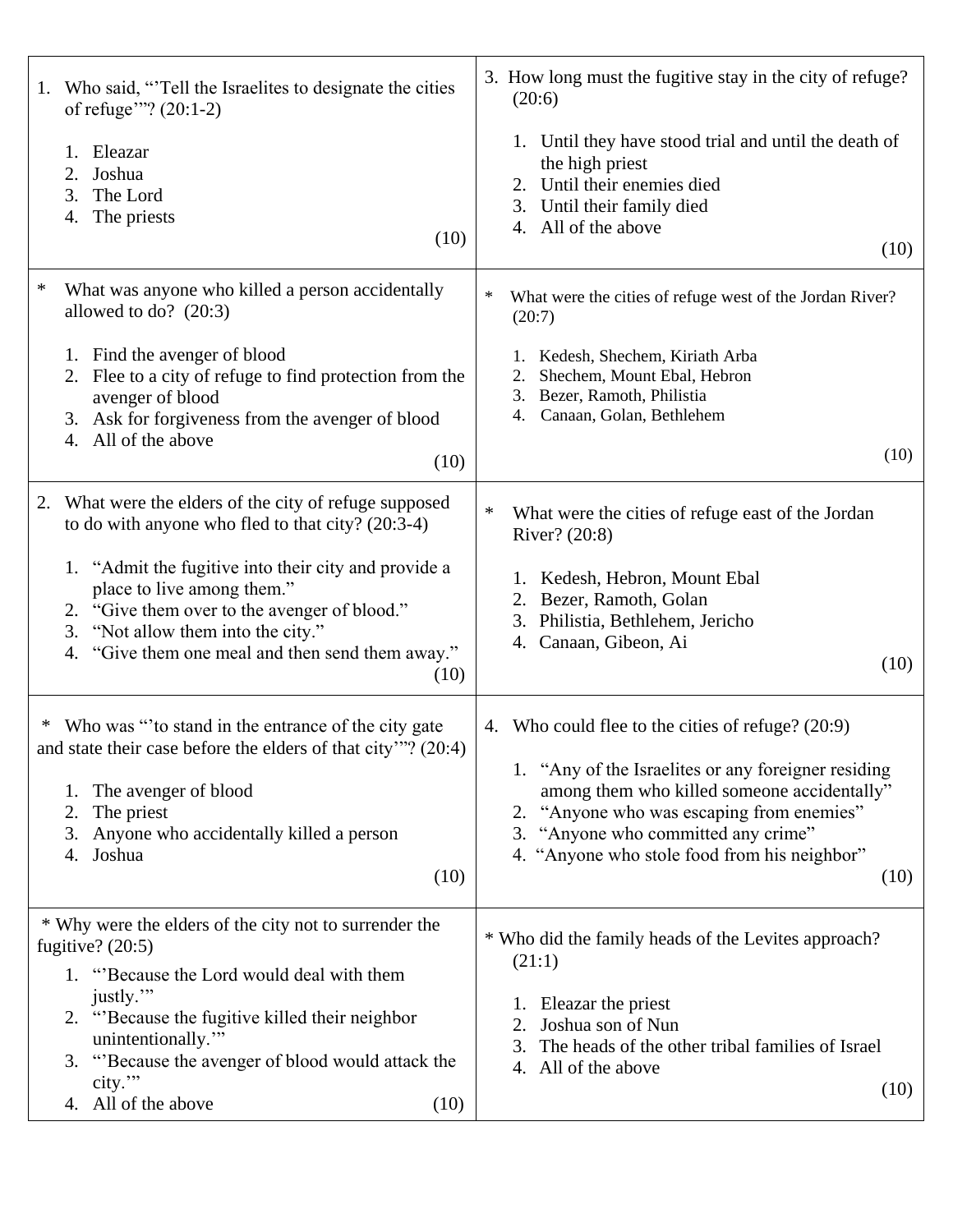|   | 3. How long must the fugitive stay in the city of refuge?<br>(20:6)                                                                                                                                                                                                                                       | Who said, "Tell the Israelites to designate the cities<br>1.<br>of refuge"? (20:1-2)                                                                                                                                                                                                                       |
|---|-----------------------------------------------------------------------------------------------------------------------------------------------------------------------------------------------------------------------------------------------------------------------------------------------------------|------------------------------------------------------------------------------------------------------------------------------------------------------------------------------------------------------------------------------------------------------------------------------------------------------------|
|   | 1. Until they have stood trial and until the death<br>of the high priest<br>Until their enemies died<br>2.<br>3. Until their family died<br>All of the above<br>(10)<br>4.                                                                                                                                | 1. Eleazar<br>Joshua<br>2.<br>3. The Lord<br>4. The priests<br>(10)                                                                                                                                                                                                                                        |
| ∗ | What were the cities of refuge west of the Jordan River?<br>(20:7)<br>1. Kedesh, Shechem, Kiriath Arba<br>Shechem, Mount Ebal, Hebron<br>2.<br>Bezer, Ramoth, Philistia<br>3.<br>Canaan, Golan, Bethlehem<br>4.                                                                                           | ∗<br>What was anyone who killed a person accidentally<br>allowed to do? $(20:3)$<br>1. Find the avenger of blood<br>2. Flee to a city of refuge to find protection from<br>the avenger of blood<br>3. Ask for forgiveness from the avenger of blood<br>4. All of the above<br>(10)                         |
|   | (10)                                                                                                                                                                                                                                                                                                      |                                                                                                                                                                                                                                                                                                            |
| ∗ | What were the cities of refuge east of the Jordan<br>River? (20:8)                                                                                                                                                                                                                                        | What were the elders of the city of refuge supposed<br>2.<br>to do with anyone who fled to that city? (20:3-4)                                                                                                                                                                                             |
|   | Kedesh, Hebron, Mount Ebal<br>1.<br>Bezer, Ramoth, Golan<br>2.<br>3. Philistia, Bethlehem, Jericho<br>4. Canaan, Gibeon, Ai<br>(10)                                                                                                                                                                       | 1. "Admit the fugitive into their city and provide<br>a place to live among them."<br>2. "Give them over to the avenger of blood."<br>3. "Not allow them into the city."<br>4. "Give them one meal and then send them away."<br>(10)                                                                       |
|   | 4. Who could flee to the cities of refuge? (20:9)<br>1. "Any of the Israelites or any foreigner residing<br>among them who killed someone accidentally"<br>"Anyone who was escaping from enemies"<br>2.<br>"Anyone who committed any crime"<br>3.<br>4. "Anyone who stole food from his neighbor"<br>(10) | * Who was "to stand in the entrance of the city gate<br>and state their case before the elders of that city"? (20:4)<br>1. The avenger of blood<br>The priest<br>2.<br>3. Anyone who accidentally killed a person<br>4. Joshua<br>(10)                                                                     |
|   | * Who did the family heads of the Levites approach?<br>(21:1)<br>1. Eleazar the priest<br>Joshua son of Nun<br>2.<br>The heads of the other tribal families of Israel<br>3.<br>4. All of the above<br>(10)                                                                                                | * Why were the elders of the city not to surrender the<br>fugitive? $(20:5)$<br>1. "Because the Lord would deal with them<br>justly."<br>2. "Because the fugitive killed their neighbor<br>unintentionally."<br>3. "Because the avenger of blood would attack the<br>city."<br>4. All of the above<br>(10) |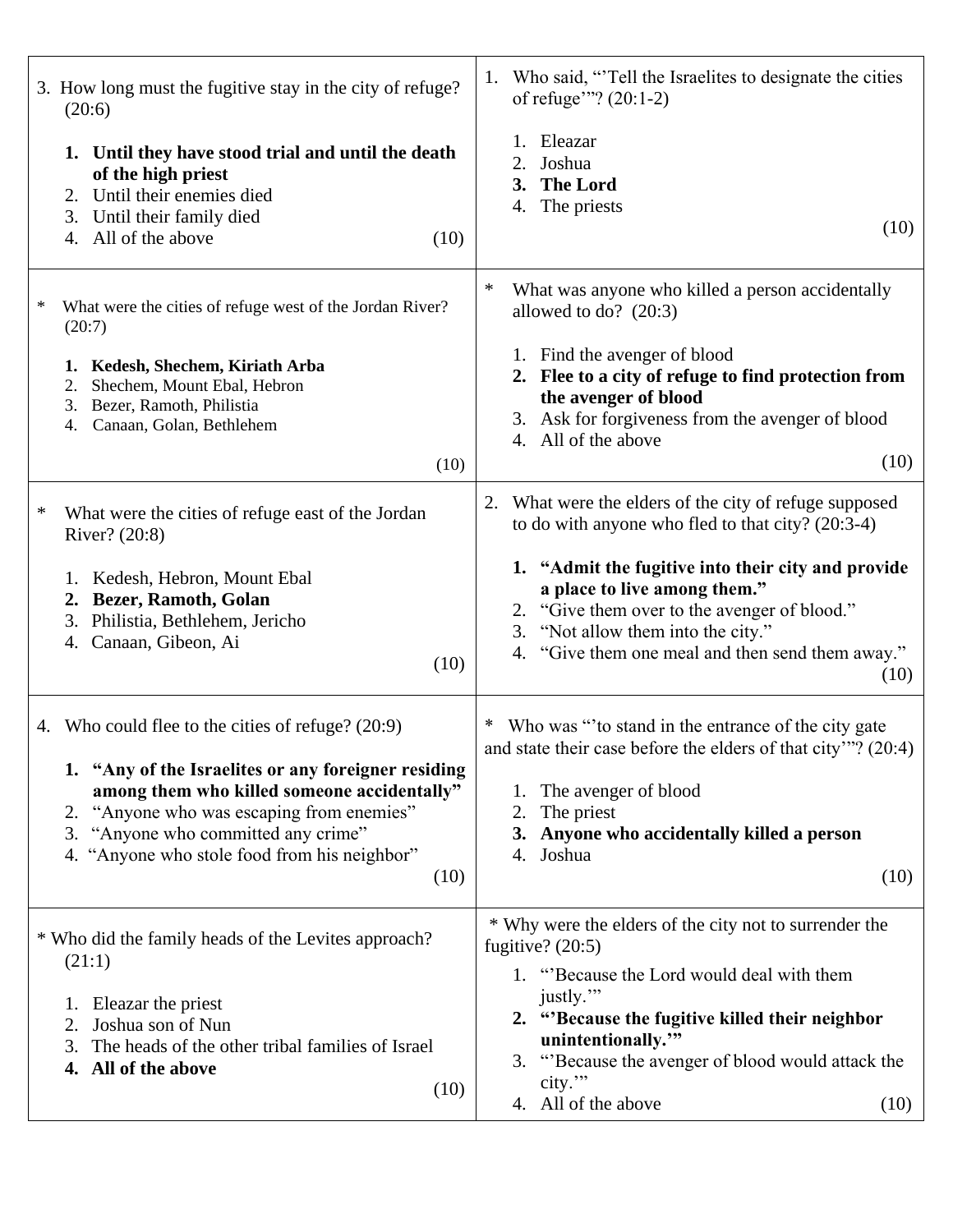| * | What did the family heads of the Levites say? (21:2)<br>1. "The Lord has treated us unfairly."<br>2. "The Lord commanded through Moses that you<br>give us towns to live in, with pasturelands for our<br>livestock."<br>3. "The Lord told us that we would receive<br>livestock from you."<br>4. All of the above<br>(10) | Where did the Lord give Israel rest? (21:44)<br>8.<br>1. On every side<br>In the cities of Ramoth and Golan only<br>2.<br>In the city of Bezer only<br>3.<br>In the north only<br>4.<br>(10)                                                                                                                        |
|---|----------------------------------------------------------------------------------------------------------------------------------------------------------------------------------------------------------------------------------------------------------------------------------------------------------------------------|---------------------------------------------------------------------------------------------------------------------------------------------------------------------------------------------------------------------------------------------------------------------------------------------------------------------|
|   | 5. What did the Israelites give the Levites? (21:3)<br>1. Cattle and sheep<br>Towns and pasturelands from their inheritance<br>2.<br>A temple for worshiping the Lord<br>3.<br>Tents and camels<br>4.<br>(10)                                                                                                              | ∗<br>Who did the Lord give into the Israelites' hands? (21:44)<br>Some of their enemies<br>Most of their enemies<br>2.<br>All of their enemies<br>3.<br>None of their enemies<br>4.<br>(10)                                                                                                                         |
|   | 6. What clan received towns and pasturelands from the<br>other tribes? $(21:4-7)$<br>Kohath<br>1.<br>Gershon<br>2.<br>3. Merari<br>4. All of the above<br>(10)                                                                                                                                                             | * Finish this verse: "Not one of all the Lord's good<br>promises" (Joshua 21:45)<br>1. "to Israel failed; every one was fulfilled."<br>2. "to his people succeeded; every one failed."<br>"to the Israelites failed; the Lord kept them<br>3.<br>$all.$ "<br>4. "to Israel failed; the Lord kept them all."<br>(10) |
|   | 7. What type of land did the Lord give Israel? (21:43)<br>1. All the land east of the Red Sea<br>All the land west of the Red Sea<br>2.<br>All the land He swore to give their ancestors<br>3.<br>All of the above<br>4.<br>(10)                                                                                           |                                                                                                                                                                                                                                                                                                                     |
| ∗ | Who took possession of and settled in the land God<br>had promised their ancestors? (21:43)<br>The Canaanites<br>$\mathbf{1}$<br>The Egyptians<br>2.<br>The Israelites<br>3.<br>The Gibeonites<br>4.<br>(10)                                                                                                               |                                                                                                                                                                                                                                                                                                                     |